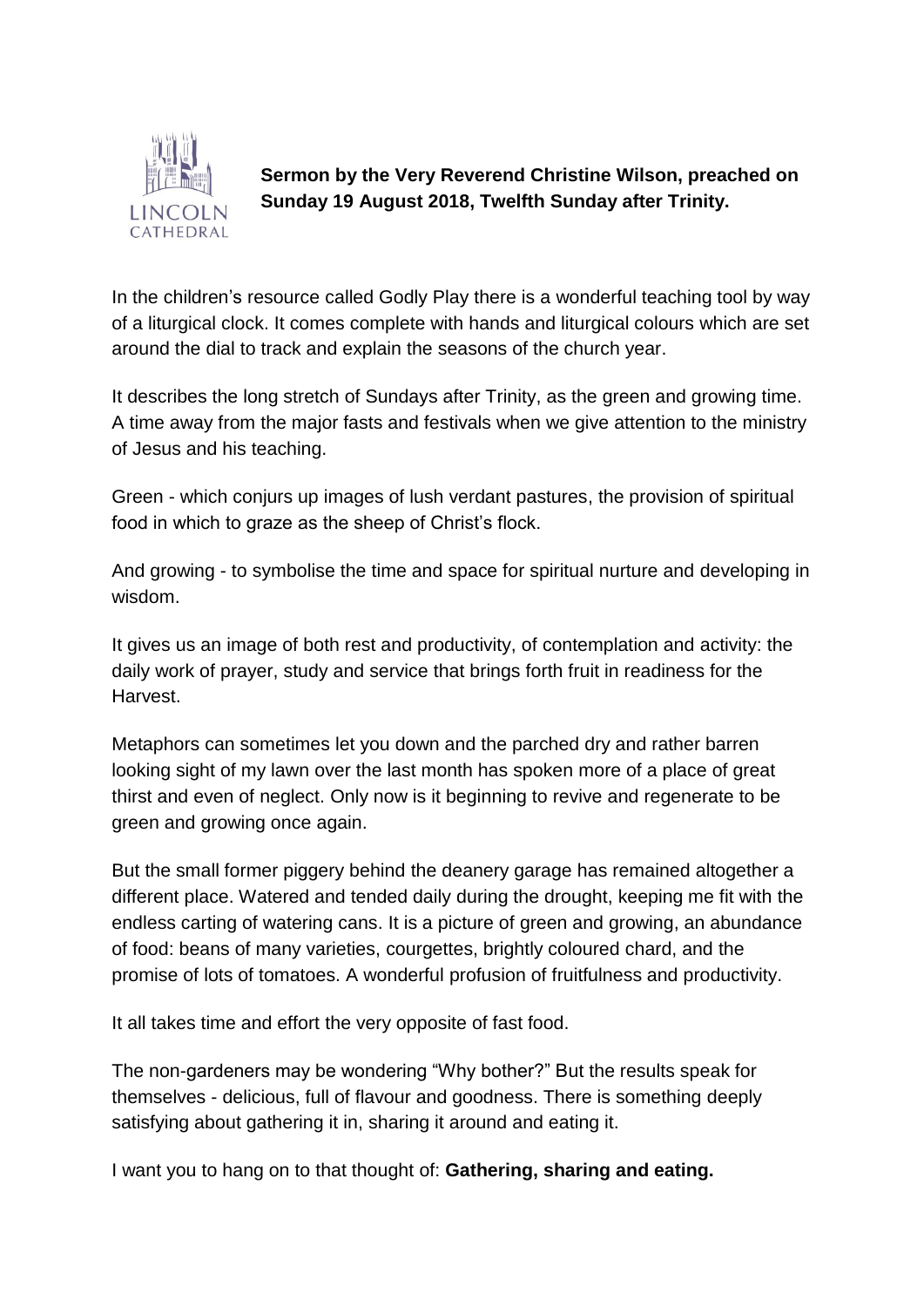But before we leave the images of my garden as a metaphor for spiritual health and well-being, as you think about the green and growing season of ordinary time, I wonder, how you might describe yourself? Are you like my piggery irrigated and fruitful or do you feel like that parched lawn where only the weeds managed to keep going and the coarse bits of grass at the edges that are particularly resilient?

What is apparent as we look out on the lawns today, is that very quickly with the right conditions they have returned to be green and growing.

The readings throughout this month have continuously spoken about nourishment and food. We have had several weeks dwelling on the words: I am the bread of life.

Today we are invited to consider how and where to replenish ourselves with life that is enriched with wisdom and joy.

The extract from Proverbs invites us to "lay aside immaturity, and live, and walk in the way of insight."

We are to cultivate wisdom.

One commentator suggests that when it comes to putting on a lavish feast**, wisdom** is "the hostess with mostest."

Calling out and inviting people to come to their senses and enjoy all that she has to offer, all that is prepared and waiting to be received.

"Come, eat of my bread and drink of the wine I have mixed.

We discover in our reading from Ephesians a very clear indication that nurturing our well-being, both physically and spiritually, is found as we gather together as a community.

In the text from Proverbs all can come to the banquet. This is not a feast to be had in solitude or reserved for an exclusive few. We are told the servant girls stand at the top of the highest place where all might hear, to offer the invitation to come.

It is a party thrown open to everyone. Bread and wine indicate that it will be satisfying and joyful.

The community that gathers in Ephesus are encouraged to sing and be joyful as they worship and give thanks at all times in the name of our Lord Jesus Christ.

*I was reflecting how ironic it is that we have no choir to assist us in this joyful task this morning. But that has actually given us the opportunity to sing more!*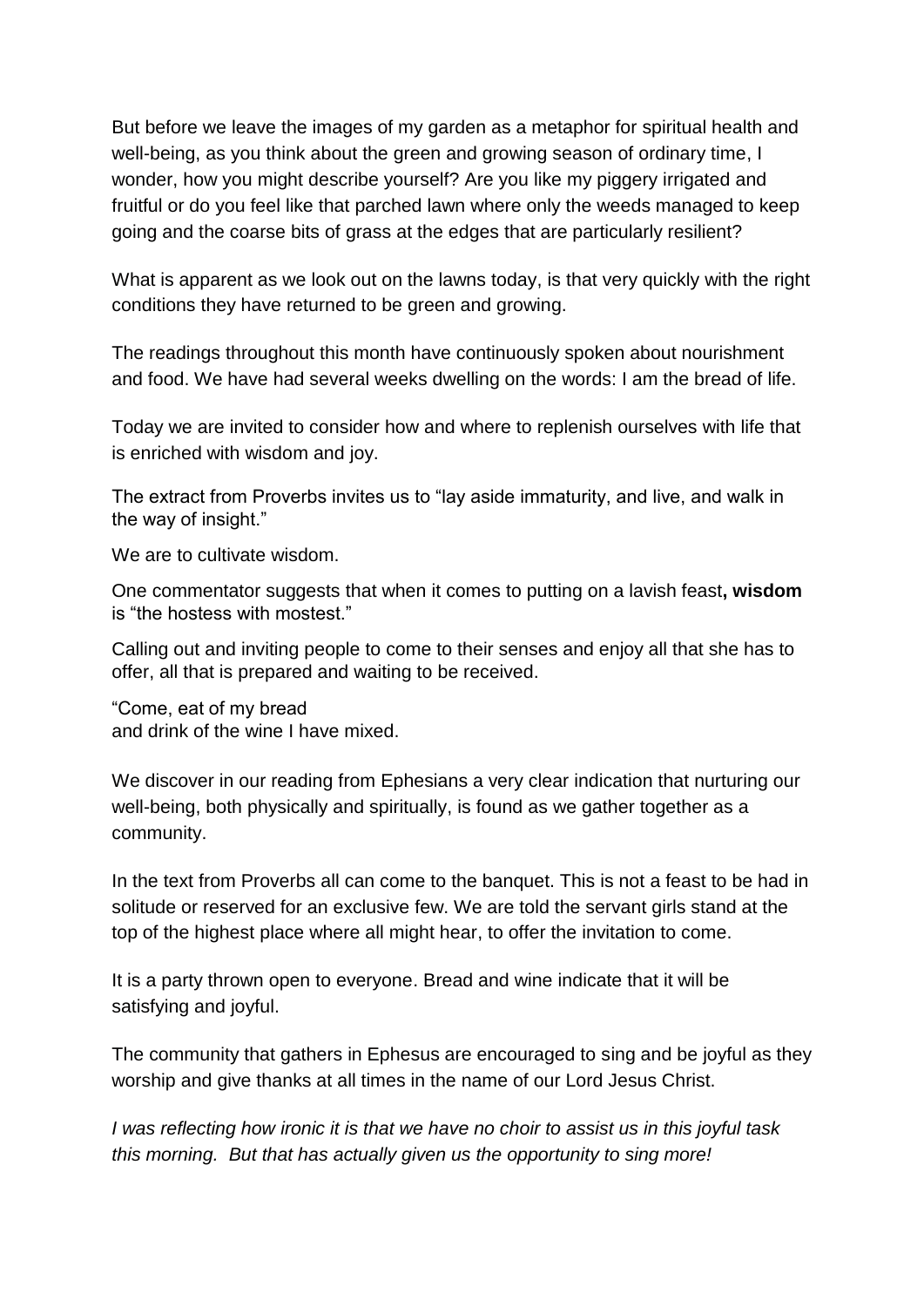If we go back to that thought about green and growing, flourishing and bearing fruit. No matter how hungry or drought stricken we may feel at times, Christ offers himself to us as the bread of life. Food that is satisfying and a source of delight: to revive, renew, replenish and transform all that he fills with his life and light.

That is the Good News which we gather to proclaim. It is the source of our thanksgiving and song. Wisdom is knowing that to be true and taking hold of it.

Like the servant girls in Proverbs we too are called to throw open our doors, proclaim from the highest point, the invitation to come.

The Book of Prayer does just this in the preparation to celebrate and invitation to receive Holy Communion in the aptly named comfortable words:

*Come unto me all you who are weary and heavy laden and I will refresh you.*

Jesus in the gospels declares: *I have come that you might have life, life in all its fullness.*

And this morning with the words:

*I am the living bread that came down from heaven, whoever eats this bread will live forever.*

If Jesus is the bread of life and the source of life in all its fullness it is beholden upon us, as his followers, to share this bread with others.

To make known the gift and joy that Christ offers to the world.

Here today and at every Eucharist we come to receive God's gracious hospitality. Food for our minds and our souls.

And through this gift of grace we become sacramental people, grace-filled people sent out to share his life-giving presence with a hungry world.

Wisdom reveals that Christ offers the life we need rather than the life we want or the life we are told we should desire by the advertisers and the media.

Jesus the Bread of life is sustenance, friendship, love and light offered to all people everywhere.

We take hold in our open hands the life that is truly life. The life we need rather than the life we want.

This s bread that reminds us of the greatness and the humility of Christ.